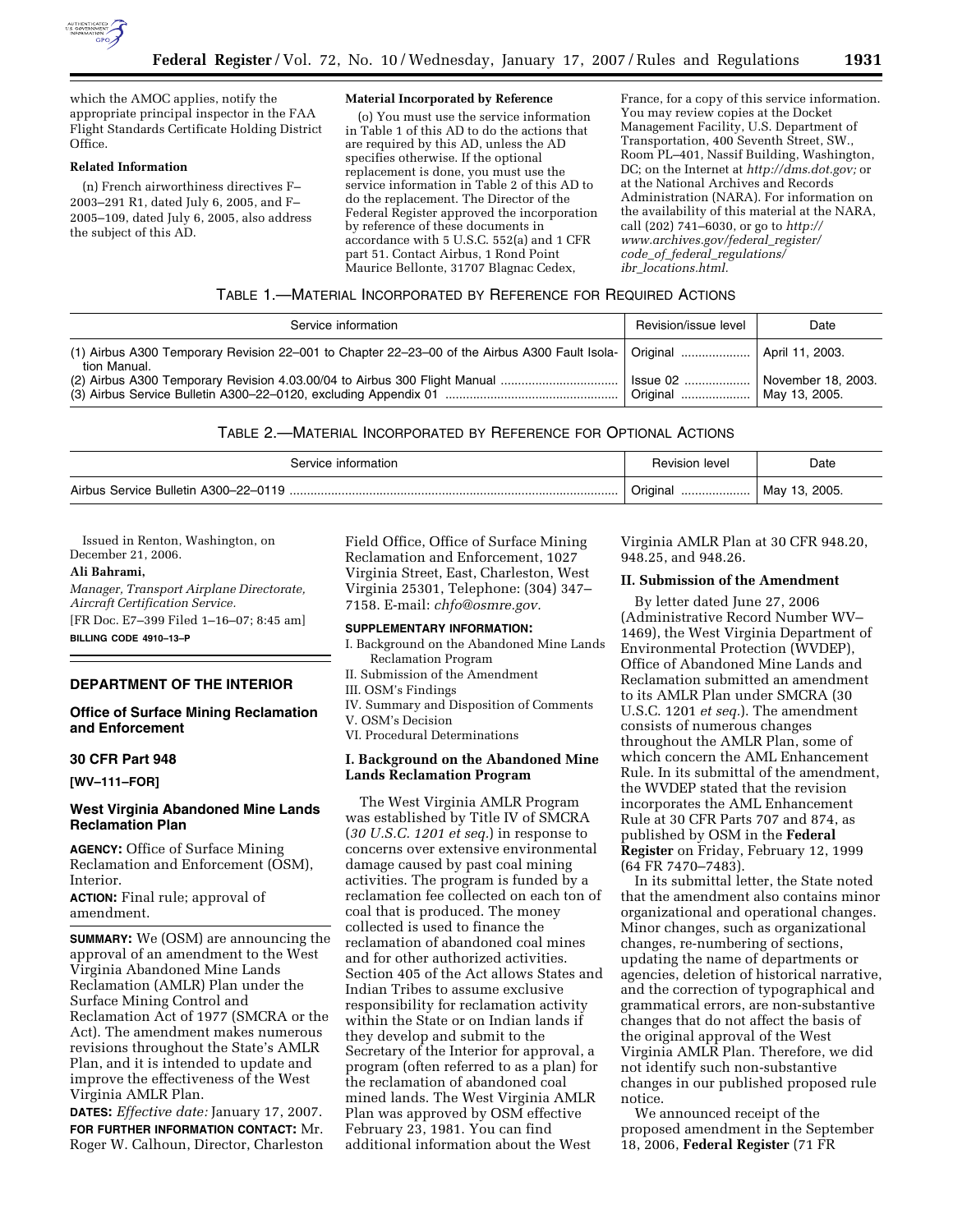54601), and in the same document opened the public comment period and provided an opportunity for a public hearing on the adequacy of the proposed amendment. The public comment period closed on October 18, 2006. We did not hold a hearing or meeting, because no one requested one. We received comments from three Federal agencies and one State agency.

## **III. OSM's Findings**

Following are the findings we made concerning the amendment. OSM's standard for comparison of State AMLR amendments with SMCRA and the Federal regulations is found in Directive STP–1, Appendix 11. This policy provides that ''in accordance with 30 CFR 884.14(a), the proposed plan must meet all applicable requirements of the Federal statute and rules. That is, a State's statutes, rules, policy statements, procedures, and similar materials must compare, altogether, with applicable requirements of the Federal statute and rules, to ensure that the State's plan, as a whole, meets all Federal requirements.'' In addition, any amendments to AMLR plans must be approved in accordance with the procedures set out in 30 CFR 884.14.

*A. Minor Revisions to West Virginia's AMLR Plan Provisions* 

West Virginia proposed numerous minor organizational and operational changes, re-numbering of sections, updating the name of departments or agencies, and the correction of typographical and grammatical errors. Because the changes to these previously approved plan provisions are minor, we find that they meet the requirements of the Federal regulations and the Act and are hereby approved.

# *B. Revisions to West Virginia's AMLR Plan Provisions That Have the Same Meaning as the Corresponding Provisions of the Federal Regulations and the Act*

West Virginia proposed revisions to the following plan provisions. The State AMLR Plan revisions contain language that is the same as, or similar to, the corresponding sections of the Federal regulations and are hereby approved.

B.1. Introduction B; 30 CFR 884.13(d); description of the organization.

B.2. Section I; 30 CFR 884.13(a); designation by the Governor.

B.3. Section I; 30 CFR 884.13(b); legal opinion by State Attorney General.

B.4. Section III A; 30 CFR 884.13(c)(2); description of procedures

for identifying projects. B.5. Section III B; 30 U.S.C. 1233(a) and 30 CFR 884.13(c)(2); factors

considered for prioritizing reclamation projects.

B.6. Section III B item 6(e); 30 CFR 707.5; Abandoned Mine Lands Reclamation Enhancement Rule, definitions.

B.7. Section III item 6(e)(i); 30 CFR 874.17(a); consultation with Title V regulatory authority, with the noted exceptions that the Code of State Regulations (CSR) 38–2–3.31.a and 3.31.c have not been fully approved by OSM.

B.8. Section III B item  $6(e)(i)(I);$  30 CFR 707.5; definition of government financed construction.

B.9. Section III B item  $6(e)(i)(II)$ ; 30 CFR 707.5 and 874.17(a); agency procedures for less than 50 percent government funding.

B.10. Section III B item 6(e)(i)(III); 30 CFR 874.17(b); concurrence with Title V regulatory authority.

B.11. Section III B item  $6(e)(i)(IV)$ ; 30 CFR 874.17(c); documentation.

B.12. Section III B item  $6(e)(i)(V)$ ; 30 CFR 874.17(d); special requirements.

B.13. Section III B item  $6(e)(i)(VI)$ ; 30 CFR 874.17(e); limitation.

B.14. Section III B item 8; 30 CFR 884.13(c)(2); project tracking system. B.15. Section IV item 3; 30 CFR  $884.13(c)(3)$ ; coordination of reclamation among abandoned mine

lands programs. B.16. Section VIII; 30 CFR

884.13(c)(7); public participation and involvement.

B.17. Section IX A; 30 CFR 884.13(d)(1); organization of the designated agency.

B.18. Section IX B; 30 CFR 705 and 884.13(d)(2); personnel staffing policies, including restrictions on financial interests by State employees.

B.19. Section IX C; 30 CFR 884.13(d)(3); purchasing and procurement systems.

B.20. Section IX D; 30 CFR  $884.13(d)(4)$ ; accounting system.

*C. Revisions to West Virginia's AMLR Plan Provisions That Are Not the Same as the Corresponding Provisions of the Federal Regulations and the Act* 

C.1. Section II. Purposes of the State Reclamation Program. Language is deleted and added to clarify that expenditures from the AMLR reclamation fund are selected on the basis of the priorities identified at W. Va. Code 22–2–4. The priorities identified at W. Va. Code 22–2–  $4(b)(1)(A)$  through  $(F)$  are substantively identical to the priorities identified in SMCRA at section 403(a)(1) through (a)(5) with one exception. The priority identified at W. Va. Code 22–2– 4(b)(1)(D), concerning expenditures for

research and demonstration projects relating to the development of surfacemining reclamation and water quality control program methods and techniques, is not authorized by SMCRA as a priority for expenditures from the AMLR fund. This provision was formerly codified at section 403(4) of SMCRA, but it was deleted on October 24, 1992.

However, we note that the State has also amended the AMLR Plan at Section III. B. concerning the prioritization of problems. Amendments to section III B and B(4) also address the AMLR Fund priority requirements. The first paragraph at section III B that is being amended references the priority requirements at W. Va. Code 22–2–4. Section III B is amended by deleting item III B.(4) concerning funding priority for research and demonstration projects relating to the development of surface mining reclamation and water quality control program methods and techniques. Therefore, it appears that expenditures for research and demonstration projects will not be considered as priority for which AMLR expenditures can be made. Taken as a whole, therefore, we understand that the West Virginia AMLR Plan will not provide expenditures from the AMLR Fund for research and development projects and, therefore, is consistent with the priorities identified in SMCRA at section 403(a). We are approving the amendments to sections II and III B. and III B. 4 with that understanding.

C.2. Section III B. Item 6.(e). The existing language is deleted concerning waiving any requirement that a reclamation contractor obtain a reclamation permit to extract or remove coal if the waiver will facilitate removal of coal and the mining is incidental to the project. The deleted language was not consistent with section 528 of SMCRA concerning surface mining operations not subject to the Act, nor consistent with the definition of surface coal mining operations at 30 CFR 700.5. Section 528 provides that the following activities are not subject to the Act: (1) The extraction of coal by a landowner for his/her own noncommercial use from land owned or leased by him/her; and (2) the extraction of coal as an incidental part of Federal, State or local government-financed highway or other construction under regulations established by the regulatory authority. The definition of surface coal mining operations at section 701(28)(A) of SMCRA and 30 CFR 700.5 also exclude from the definition of surface coal mining operations activities that include the extraction of other minerals, where coal does not exceed 162⁄3 percent of the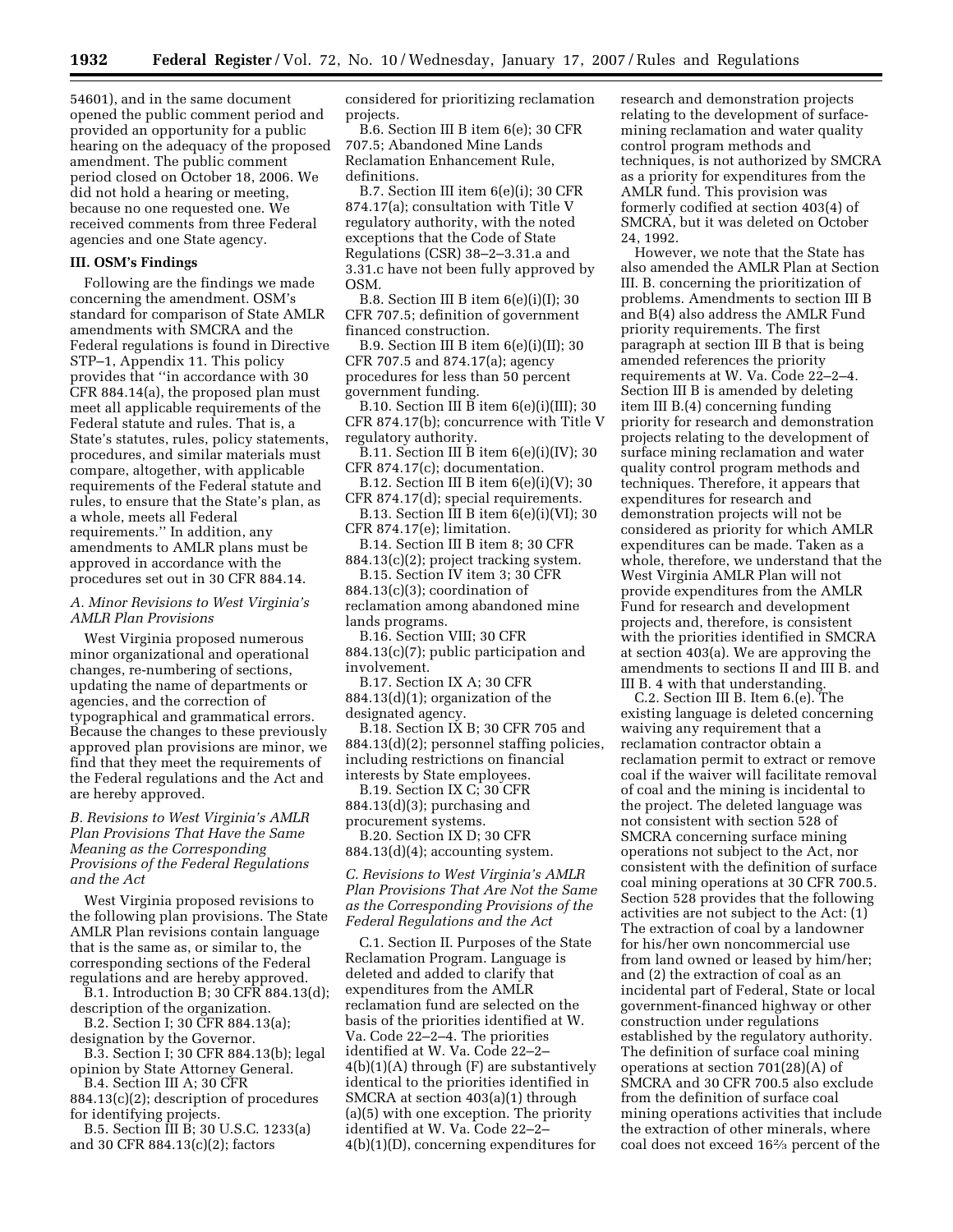tonnage of minerals removed for purposes of commercial use or sale, or coal exploration subject to section 512 of SMCRA. Because the deleted language excluded reclamation projects from the definition of ''surface coal mining operations'' even though those projects should not have been excluded, we are approving the deletion.

C.3. Section III B Item 6(g). The existing language concerning the recovery of coal from refuse piles, impoundments, or abandoned mine workings containing coal is deleted. The deleted language allowed coal removal incidental to a proposed reclamation project. The Federal regulations at 30 CFR part 707 and 30 CFR 874.17 exempt the extraction of coal which is incidental only to government-financed construction from the requirements of SMCRA and the Federal regulations, if that extraction meets specified criteria which ensure that the construction is government-financed and that the extraction of coal is incidental to it. We find that the deletion removes language that is not consistent with applicable requirements of SMCRA and the Federal regulations, and it can be approved. We must note that the removal of existing abandoned coal refuse piles within the State is also regulated pursuant to CSR 38–2–3.14.

C.4. Section VI H, contractor's responsibilities regarding waste and borrow areas outside the construction limits. The State deleted four items at the end of paragraph H. concerning waste sites on private land that are used in conjunction with an abandoned mine land project. Contractor responsibilities regarding waste and borrow areas outside of construction limits continued to be specified at paragraph H (1) through (5). We find that the deletion does not render the West Virginia AMLR Plan less effective than 30 CFR 884.13(c) concerning policies and procedures for conducting a reclamation program, or 30 CFR 884.13(c)(6) concerning policies and procedures for rights of entry and can be approved.

C.5. Section IX C. Purchasing and Procurement. The existing language concerning the procedures concerning design consultant services and construction contracts is deleted and replaced with language detailing the procedures to be followed for projects greater than \$250,000, projects less than \$250,000, and definitions. The Plan also includes a reference to the State of West Virginia Purchasing Handbook: W. Va. Code 5G–1, 59–3–1, and 5A–3, and Legislative Rule 148 CSR 1.

The Federal regulations at 43 CFR 12.76 concerning procurement, provide, at subsection 12.76(a), that when

procuring property and services under a grant, a State will follow the same policies and procedures it uses for procurements from its non-Federal funds. Further, the State shall ensure that every purchase order or other contract includes any clauses required by Federal statutes and executive orders and their implementing regulations. Subsection 12.76(b) also provides that grantees and sub-grantees will use their own procurement procedures which reflect applicable State and local laws and regulations, provided that the procurements conform to applicable Federal law and standards identified in this section. Furthermore, 30 CFR 886.20 requires the State to follow administrative procedures governing accounting, payment, property and related requirements contained in 43 CFR Part 12, subpart C. The State procedures described above are from the State of West Virginia Purchasing Handbook, which, in conjunction with WVDEP's own administrative procedures have been determined to comply with Federal procurement requirements and 30 CFR Part 886. Therefore, because the State's AMLR Plan provisions remain consistent with the Federal purchasing and procurement requirements at 30 CFR 884.13(d)(3), we are approving these amendments.

C.6. State Emergency Program B. Legal Opinion from State Attorney General Regarding Emergency Program Administration. In the second sentence, the citation ''WV Code Section 22–3'' is deleted. This citation is deleted because the West Virginia AMLR Act provisions are located at W. Va. Code 22–2. Accordingly, in the third sentence, the citation "Chapter  $22-3-4(b)(1)(A)$ " is changed to "Chapter  $22-2-4(b)(1)(A)$ ." In the language that follows, a reference to Title ''38'' is deleted and a reference to Title ''59'' is added in its place because Title 59–1 is the State's AMLR Rule. We find that with these revisions to the West Virginia AMLR Plan, the Plan remains consistent with the Federal regulations at 30 CFR 884.13(b) concerning legal authority under State law to conduct the AMLR program. Therefore, we are approving these revisions.

C.7. C. Policies and Procedures Regarding the Emergency Reclamation Program. Existing Item 6, which concerns a public meeting for a previous amendment to the AMLR Plan, is being deleted. Because the deleted language only concerns a public meeting for a previous amendment to the AMLR Plan, that language is no longer necessary. Public participation concerning the current amendment and any future

revisions to the State's AMLR Plan is discussed in Section VIII. We find that the public participation provisions of the West Virginia AMLR Plan remain consistent with the Federal requirements at 30 CFR 884.13(c)(7). Therefore, we are approving this deletion.

C.8. D. Item 2. Administrative and Managerial Structure. The following language is being deleted at the beginning of Item 2:

Six of the positions assigned to the Emergency Group of the Abandoned Mine Lands and Reclamation Section consist of technical personnel. These positions include 5 inspectors and 2 engineers.

The deleted language quoted above was inconsistent and unnecessary. The inaccuracy stems from the reference to six positions consisting of 5 inspectors and two engineers. Subsequent paragraphs continue to clarify that engineers and inspectors for the Emergency Program are located at each field office in the northern and southern part of the State. However, the exact number of these positions is not specified to provide WVDEP added flexibility to satisfy future program demands. The engineers must be mining and/or civil engineers with the technical expertise to render plans and specifications for correction of abandoned mine problems. The inspectors will monitor all day-to-day construction activities on emergency projects. These provisions are consistent with the Federal regulations at 30 CFR 884.13(d)(2) concerning personnel staffing policies. Therefore, the deletion of the quoted language is approved.

C.9. The last sentence of the existing second paragraph is also being deleted. That sentence stated that ''[t]hese are all newly created positions.'' This deleted language is unnecessary and no longer accurate. Therefore, the deletion of that language can be approved. Additionally, the last two sentences in the existing third paragraph (the second sentence contains a reference to page 75) are being deleted. In their place, a new sentence is added which states that ''This procedures (*sic*) is in compliance to [with] the Department of Administration, Division of Purchasing.'' As discussed above under Finding C.5, the Federal regulations at 43 CFR 12.76 concerning procurement provide that when procuring property and services under a grant, a State will follow the same policies and procedures it used for procurements from its non-Federal funds. Therefore, because we find both the deletion and the new language to be consistent with the Federal requirements at 30 CFR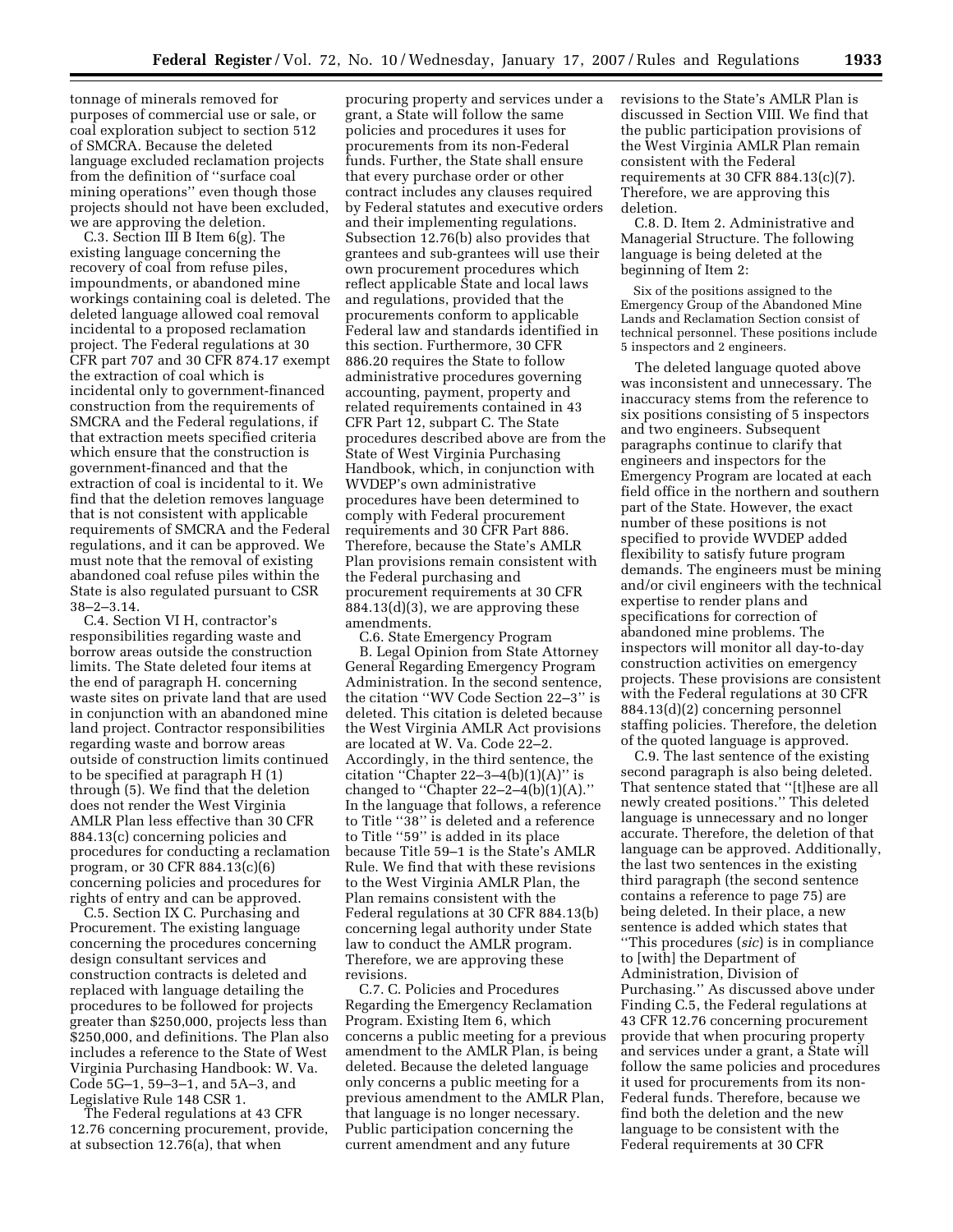884.13(d)(3) regarding purchasing and procurements systems, they can be approved.

C.10. Item 3. Under paragraph (c) Immediate Follow-up, at (ii), the phrase ''[a]n engineer, realty specialist, and other'' is deleted and replaced with the term ''[a]ppropriate personnel.'' Also, language is being deleted which provides that ''[t]his visit will be coordinated with the Federal Office of Surface Mining Reclamation and Enforcement.'' As amended, subparagraph (ii) reads as follows:

(ii) Appropriate personnel will be dispatched to the site as soon as possible if a valid emergency situation exists.

The language concerning the requirement to coordinate the site visit with OSM is being deleted because that requirement already exists at Item 3(a)(i). Specifically, Item 3(a) provides that the investigator's tasks for investigations of potential emergency situations are as follows: at (i), ''Coordinate Site visit with Office of Surface Mining as needed.'' More importantly, Item 3(c)(i) requires the OSM Field Office Director to make the final determination that an emergency exists or does not exist. Therefore, we are approving the deletion.

C.11. At paragraph (iv), the words ''color'' and ''slides'' are being deleted as a form of documentation of damage by realty personnel to show abandoned mine land problems and impacts, including structural damage. As revised, ''photos'' are required for such documentation. We find that this revision is acceptable, because it acknowledges that digital photography has largely replaced slide photography as a means of documentation. Therefore, we are approving the deletion.

C.12. F. Emergency Purchases, Item 6. This item is being deleted. The deleted language reads as follows:

6. In addition to the above stated procedure, at the time of this writing an open end or bilateral contract for construction services is being assembled which may be utilized for emergency services.

The following page shows the technical evaluation sheet used to assist in selecting consultants. The factors may be revised in the future to reflect different needs.

The State has chosen not to implement the open end or bilateral contract for construction services and, therefore, the deleted language is not needed. We are approving the deletion, because the State's regular purchasing and procurement systems for emergency projects are consistent with 30 CFR 884.13(d)(3).

C.13. G. Emergency Reclamation Activities

Language is being deleted that relates to the number of emergency projects completed between 1979 and 1986. The deleted information is historical information that was useful in making decisions regarding a previous amendment to the West Virginia AMLR Plan. The revised AMLR Plan continues to provide information concerning the probable number and types of emergencies that are likely to occur in the State on an annual basis. This information is used in the development of the West Virginia Abandoned Mine Land Performance Agreement, which is negotiated between OSM and the State approximately every two years and determines which State AML activities are evaluated by OSM on an annual basis. Therefore, we are approving the deletion of the historical information, because it is no longer relevant.

C.14. Water Supply Amendment; Target areas for AML assistance. Item (3). In the second paragraph, the words ''and submitted to the Federal Office of Surface Mining for funding approval'' are deleted from the end of the first sentence. As revised, the sentence reads as follows: ''After a pool of eligible projects is determined, potential projects are selected.'' However, the State Plan continues to seek OSM approval prior to initiating a project. In the last paragraph, the State AMLR Plan states that ''WVDEP will request an ''Authorization to Proceed'' (ATP) from OSM prior to initiating a project.'' In addition, all National Environmental Policy Act (NEPA) compliance documentation is required prior to the initiation on any new water supply project. Therefore, we are approving the deletion.

C.15. Revision to West Virginia's AMLR Plan Reflecting Amendments to Title IV of the SMCRA

A. Expanded Eligibility Criteria. Item (2). In the second paragraph, the citation ''45 FR 14810–14819 March 6, 1980'' is being deleted and replaced by the following citation: ''66 FR 31250–31258, June 11, 2001.'' The June 11, 2001, **Federal Register** notice contains the revised guidelines for abandoned mine land reclamation programs and projects. Therefore, we are approving the citation change.

C.16. B. State Acid Mine Drainage Treatment and Abatement Program

Language is being amended concerning coordination between the State and the Natural Resources Conservation Service (NRCS). The State has deleted references to the Rural Abandoned Mine Program and to the U.S. Bureau of Mines. As amended, the language is as follows:

After consultation with the NRCS, the State may reclaim certain areas that are severely impacted by acid mine drainage. (This coordination will continue the already present cooperative effort between the State and the NRCS).

The Bureau of Mines no longer exists and, therefore, the reference to the Bureau of Mines can be deleted. Also, consultation and coordination between the State and the NRCS in abating acid mine drainage will continue after these revisions are approved. Therefore, we are approving the amendments.

# **IV. Summary and Disposition of Comments**

## *Public Comments*

We published a **Federal Register**  notice on September 18, 2006, and asked for public comments on the proposed amendments to the West Virginia AMLR Plan (Administrative Record Number WV–1474). The public comment period closed on October 18, 2006. No comments were received from the public, but one State agency and three Federal agencies commented on the proposed revisions.

## *State Agency Comments*

The West Virginia Division of Culture and History reviewed the West Virginia AMLR Plan to determine its effects on cultural resources, and submitted comments as required by section 106 of the National Historic Preservation Act of 1966, as amended, and its implementing regulations at 36 CFR Part 800 (Administrative Record Number WV– 1478).

The Division of Culture and History stated that under Subsection III.B, Prioritization of Problems, the document lists the protection of historic or cultural resources as a benefit that will be considered in reclamation projects. The Division of Culture and History reminded WVDEP that this should be an alternative that is regularly considered during the planning phases of a project.

We must note that this portion of the WVAMLR Plan that the Division of Culture and History has commented on has not been revised by WVDEP. Nevertheless, this part of the Plan does contain some of the planning requirements for AML projects. Therefore, as suggested, the WVDEP is obligated to regularly consider historic or cultural resources in selecting and planning AML projects.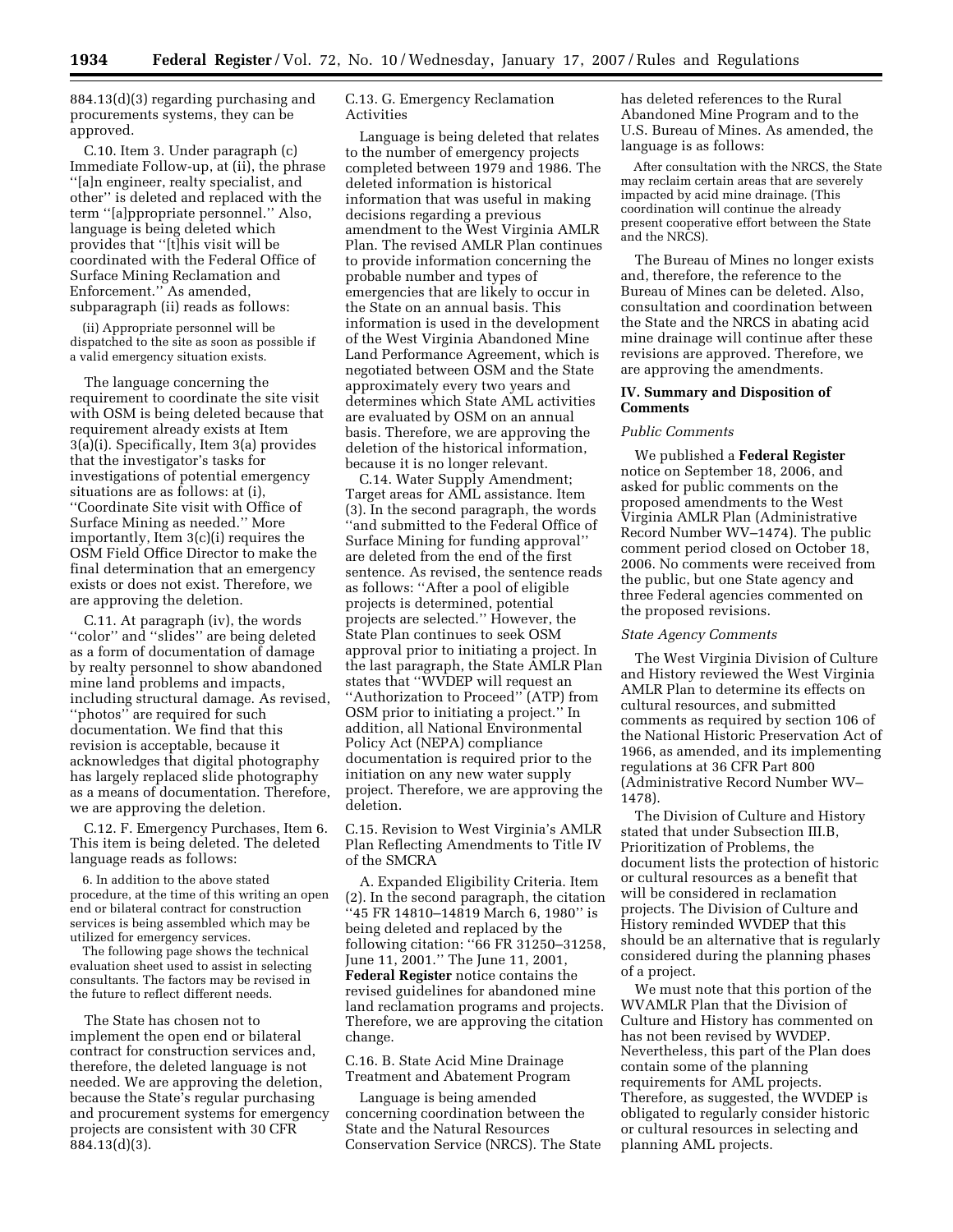The Division of Culture and History commented that under section VI, Reclamation of Private Land, subsection H, Contractors responsibilities regarding waste and borrow areas outside the construction limits, the document states that the contractor must observe NEPA regulations when selecting and utilizing offsite borrow and/or waste disposal areas. Because NEPA provides for the identification and protection of cultural resources, the Division of Culture and History asked that borrow and waste areas be submitted for their review.

Again, we must point out that this portion of the AMLR Plan has not been revised by WVDEP. However, under the existing State AMLR Plan, contractors that use waste and borrow areas outside the construction limits must get all required clearances, including the protection of cultural resources, prior to creating any offsite disturbances at waste or borrow areas. Waste and borrow areas created by AML reclamation activities must be conducted in accordance with applicable State and Federal reclamation requirements. If possible, waste and borrow areas should be located on the reclamation project site. Offsite waste and borrow areas should be used only when no onsite area is available, and it is necessary to protect public health and safety. In addition, adverse impacts to waste and borrow areas should be minimized by disturbing the smallest possible area, protecting any historic or cultural values that may be present, and reclaiming the site upon completion of the AML project.

In its final comment, the Division of Culture and History stated that it was its understanding that exploratory drilling occurs prior to its review. The Division of Culture and History went on to say, it has been its experience that this can cause damage to cultural resources that may be considered eligible for inclusion in the National Register of Historic Places. The Division of Culture and History concluded that in order to prevent future damages to cultural resources, it request the opportunity to review project plans as they relate to exploratory drilling locations.

We agree that unregulated exploratory drilling can cause damage to historic and cultural resources. State and Federal reclamation requirements prohibit such unauthorized activity. Exploratory drilling can only be authorized when it is part of an approved AML project. Because all AML projects are subject to review by the Division of Culture and History, no exploratory drilling should be conducted as part of an approved State

AML project that would result in damage to historic or cultural resources.

#### *Federal Agency Comments*

Under 30 CFR 884.14(a)(2) and 884.15(a), on September 8, 2006, we requested comments on the amendment from various other Federal agencies with an actual or potential interest in the West Virginia AMLR Plan (Administrative Record Number WV– 1473). The U.S. Department of Agriculture, Natural Resources Conservation Service (NRCS) responded on September 21, 2006, and stated that it had no comments (Administrative Record Number WV–1475).

The U.S. Department of the Interior, National Park Service (NPS) responded with comments (Administrative Record Number WV–1477). The NPS commented on language in section III B, concerning factors considered for reclamation project consideration. Specifically, the NPS stated that language at section III B. 3, and throughout this section of the revised AMLR Plan, appears to provide the WVDEP with the final decision making authority in the reclamation design without consideration of the landowner or adjacent land owner, whether public or private. In particular, the NPS stated, the various land management agencies may have resource protection mandates that do not coincide with reclamation decisions made by the WVDEP. Therefore, the NPS suggested, wording should be included in the revised AMLR Plan to indicate that where adverse impacts are not being mitigated through reclamation, or where the proposed reclamation appears to be adverse to a land owner or land management agency (State or Federal), a joint approval process should be implemented between the WVDEP and the affected owner or agency.

We must note that section III B. 3 has not been revised by the State. However, under SMCRA at section 405(d), West Virginia was granted exclusive responsibility and authority to implement the provisions of its approved AMLR program. We believe that the West Virginia AMLR Plan appropriately addresses the NPS's concern for participation in the following ways. The AMLR Plan provides for public participation and agency review. In section VIII, the AMLR Plan provides that all proposed AML projects will include a NEPA environmental assessment. State and Federal agencies will have an opportunity to provide input concerning the NEPA document for projects which relate to their areas of expertise. In addition to listing the names of several

agencies who may review the environmental assessments, the AMLR Plan provides that other agencies may be asked to comment on the environmental assessments. At section III B. 7, the Plan also requires the WVDEP to consider the acceptability of post-reclamation land uses in terms of compatibility with land uses in the surrounding area, consistent with applicable State, regional, and local use plans and laws, and the needs and desires of the community in which the project is located.

The NPS commented that section III B. 6(c) provides that if the WVDEP determines that the coal or another mineral resource is or may be economical to mine, the WVDEP shall decide whether to approve or proceed with the proposed reclamation project, or to defer reclamation until it can be accomplished during the process of future mining. The NPS stated that it is concerned that this process places coal economics above reclamation needs. The NPS stated that it believes that the ranking of reclamation projects should not include any assumed value of inplace coal.

While section III B. 6(c) has not been revised by the State, we disagree that this provision places coal economics above reclamation needs. Rather, this provision provides the WVDEP with the flexibility to consider, among other factors, whether coal or other mineral resource is economical to mine. The provision does not place the economic consideration above all others. While it is a factor of consideration, it is not the most important factor. For example, consideration of the economic value of the coal would not override specific benefits of reclamation such as protection of human life, health, and safety. In addition, section III.B. 6(d) provides that any decision to defer reclamation until future mining occurs may be reconsidered by the WVDEP whenever the WVDEP determines that reclamation should be accomplished sooner.

The NPS commented that at section III B. 6(f), the provision provides that if the mineral estate under the area to be reclaimed contains other seams that are currently uneconomical to mine, provisions should be made allowing the coal to be mined in the future. The NPS stated that abandoned mine reclamation needs should take precedent over providing access to coal that may or may not be economic to mine at a future date.

Section III B. 6(f) was not revised by the State. However, we note that this provision does not provide that reclamation must be prevented or even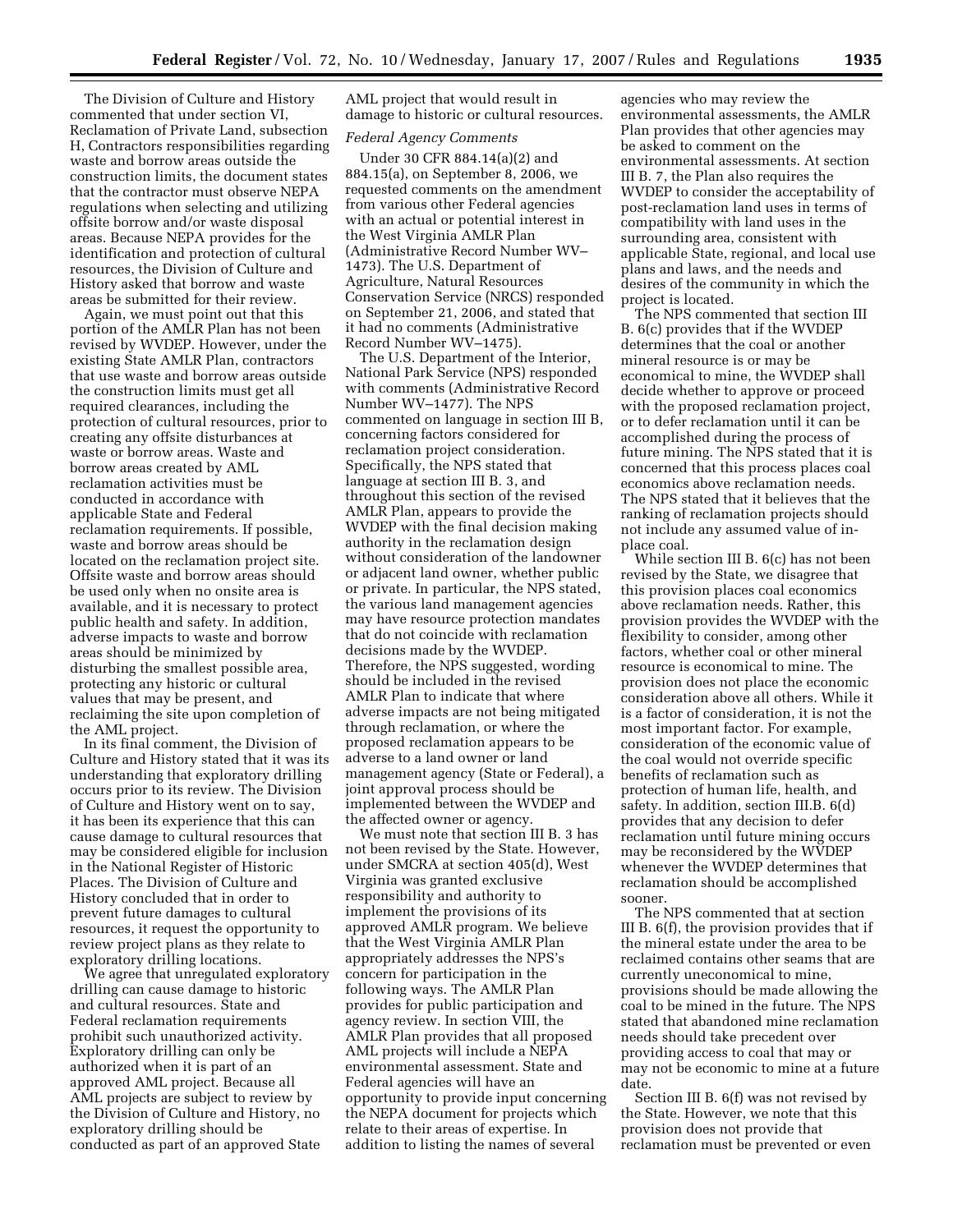delayed to provide for coal removal at a later date. Rather, this provision essentially directs AMLR Program planners to prepare for that eventuality by establishing provisions to allow for any coal, which is currently uneconomical to mine, to be mined in the future. If the coal is mined in the future, a permit would be required and the site would be reclaimed after mining.

Finally, the NPS stated that the revised AMLR Plan should include a provision for notification of affected land owners or land managers of the anticipated prioritization and scheduling of reclamation to be performed. This could be done, the NPS stated, through private and public announcements as is currently practiced with active mining permits.

The AMLR Plan provides public participation and agency review provisions at section VIII. That section provides that prior to submission of non-emergency construction projects to OSM for the issuance of an Authorization to Proceed (ATP), the WVDEP will conduct at least one public meeting in Charleston, West Virginia, to describe the project submittal's contents. All public meetings will be announced via news releases and legal advertisements. Legal ads will be placed in newspapers with circulations in the locations of the proposed projects. Section VIII also provides that a NEPA environmental assessment document will be included for each project. The AMLR Plan provides that environmental assessments may be reviewed by the agencies listed in section VIII, and other agencies besides those listed may be asked to comment on the environmental assessments. We suggest that NPS contact the WVDEP to discuss the level of participation that NPS seeks or for those specific projects that it may be interested in receiving notification about in the future.

# *Environmental Protection Agency (EPA) Comments*

Under 30 CFR 884.14(a)(2) and 884.15(a), we also requested comments on the amendment from EPA (Administrative Record Number WV– 1473). EPA responded by letter dated September 27, 2006, and stated that it had not identified any apparent inconsistencies with the Clean Water Act, Clean Air Act, or other statutes and regulations under EPA's jurisdiction (Administrative Record Number WV– 1476). EPA stated that it did not have any other comments.

## **V. OSM's Decision**

Based on the above findings, we are approving the AMLR Plan amendment dated June 16, 2006, as submitted by West Virginia on June 27, 2006 (Administrative Record Number WV– 1469).

To implement this decision, we are amending the Federal regulations at 30 CFR 948.20 and 948.25, which codify decisions concerning the West Virginia AMLR Plan amendments. We find that good cause exists under 5 U.S.C. 553(d)(3) to make this final rule effective immediately. Section 405(d) of SMCRA requires that the State have a program that is in compliance with the procedures, guidelines, and requirements established under the Act. Making this regulation effective immediately will expedite that process. SMCRA requires consistency of State and Federal standards.

# **VI. Procedural Determinations**

#### *Executive Order 12630—Takings*

This rule does not have takings implications. This determination is based on the analysis performed for the counterpart Federal regulation.

## *Executive Order 12866—Regulatory Planning and Review*

This rule is exempt from review by the Office of Management and Budget under Executive Order 12866.

# *Executive Order 12988—Civil Justice Reform*

The Department of the Interior has conducted the reviews required by section 3 of Executive Order 12988 and has determined that this rule meets the applicable standards of subsections (a) and (b) of that section. However, these standards are not applicable to the actual language of State or Tribal abandoned mine land reclamation plans and plan amendments because each program is drafted and promulgated by a specific State or Tribe, not by OSM. Decisions on proposed abandoned mine land reclamation plans and plan amendments submitted by a State or Tribe are based solely on a determination of whether the submittal meets the requirements of Title IV of SMCRA (30 U.S.C. 1231–1243) and 30 CFR part 884 of the Federal regulations.

# *Executive Order 13132—Federalism*

This rule does not have Federalism implications. SMCRA delineates the roles of the Federal and State governments with regard to the regulation of abandoned mine land reclamation programs. One of the purposes of SMCRA is to ''establish a nationwide program to protect society and the environment from the adverse effects of surface coal mining operations.'' Section 405(d) of SMCRA requires State abandoned mine land reclamation programs to be in compliance with the procedures, guidelines, and requirements established under SMCRA.

# *Executive Order 13175—Consultation and Coordination With Indian Tribal Governments*

In accordance with Executive Order 13175, we have evaluated the potential effects of this rule on Federallyrecognized Indian tribes and have determined that the rule does not have substantial direct effects on one or more Indian tribes, on the relationship between the Federal Government and Indian tribes, or on the distribution of power and responsibilities between the Federal Government and Indian tribes. The rule does not involve or affect Indian Tribes in any way.

# *Executive Order 13211—Regulations That Significantly Affect the Supply, Distribution, or Use of Energy*

On May 18, 2001, the President issued Executive Order 13211 which requires agencies to prepare a Statement of Energy Effects for a rule that is (1) considered significant under Executive Order 12866, and (2) likely to have a significant adverse effect on the supply, distribution, or use of energy. Because this rule is exempt from review under Executive Order 12866 and is not expected to have a significant adverse effect on the supply, distribution, or use of energy, a Statement of Energy Effects is not required.

### *National Environmental Policy Act*

No environmental impact statement is required for this rule because agency decisions on proposed State and Tribal abandoned mine land reclamation plans and revisions thereof are categorically excluded from compliance with the National Environmental Policy Act (42 U.S.C. 4332 *et seq.*) by the Manual of the Department of the Interior (516 DM 6, appendix 8, paragraph 8.4B(29)).

### *Paperwork Reduction Act*

This rule does not contain information collection requirements that require approval by OMB under the Paperwork Reduction Act (44 U.S.C. 3507 *et seq.*).

# *Regulatory Flexibility Act*

The Department of the Interior certifies that this rule will not have a significant economic impact on a substantial number of small entities